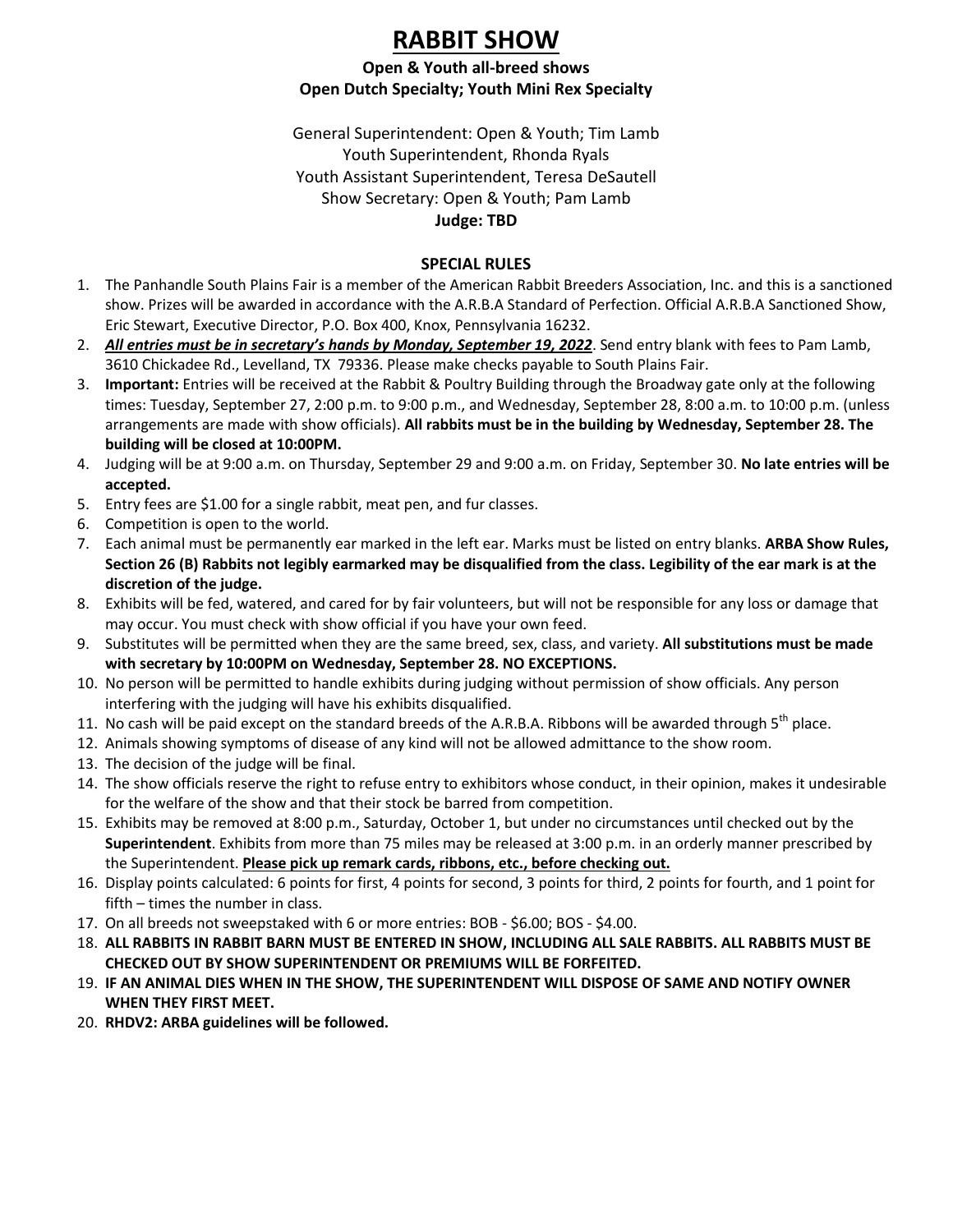## **RABBIT PREMIUMS**

Prizes paid on the following classifications:

For breeds maturing at 8 pounds and over:

Pre-junior……Under 3 months and under 6 pounds.

Junior Class…..Under 6 months.

Intermediate Class…6 to 8 months.

Senior Class……Over 8 months.

For breed maturing at less than 8 pounds:

Juniors…..Under 6 months.

Seniors…..Over 6 months.

Meat Pen…..Three rabbits, under 69 days old, and not weighing more than 5 pounds

Meat Pen will pay \$3.00, \$2.00, \$1.00.

Fur classes will be provided for normal white, normal colored, white satin and colored satin, white rex, colored rex, and breed fur.

Regular premiums will be paid on the above classes according to number of entries in each class as follows:

| No. in Class | 1 <sup>st</sup> | 2 <sup>nd</sup> | 3 <sup>rd</sup> | 4 <sup>th</sup> | $\underline{\mathbf{5}}^{\text{th}}$ |
|--------------|-----------------|-----------------|-----------------|-----------------|--------------------------------------|
| $1 - 2$      | \$2.00          | \$1.00          |                 |                 |                                      |
| $3 - 5$      | \$4.00          | \$2.00          | \$1.00          |                 |                                      |
| $6-9$        | \$6.00          | \$4.00          | \$2.00          | \$1.00          |                                      |
| $10-13$      | \$8.00          | \$6.00          | \$4.00          | \$2.00          | \$1.00                               |
| $14 - 17$    | \$10.00         | \$8.00          | \$6.00          | \$4.00          | \$2.00                               |
| 18-21        | \$12.00         | \$10.00         | \$8.00          | \$6.00          | \$4.00                               |
| $22 - 25$    | \$14.00         | \$12.00         | \$10.00         | \$8.00          | \$6.00                               |
| 26-30        | \$16.00         | \$14.00         | \$12.00         | \$10.00         | \$8.00                               |

#### **SPECIALS**

| <b>Best Normal Colored Fur</b>       | \$5.00  |
|--------------------------------------|---------|
| <b>Best Normal White Fur</b>         | \$5.00  |
| <b>Best White Satin Fur</b>          | \$5.00  |
| <b>Best Colored Satin Fur</b>        | \$5.00  |
| Best White Rex Fur                   | \$5.00  |
| <b>Best Colored Rex Fur</b>          | \$5.00  |
| Best in Show - Breeds with 6 Classes | \$15.00 |
| Best in Show - Breeds with 4 Classes | \$15.00 |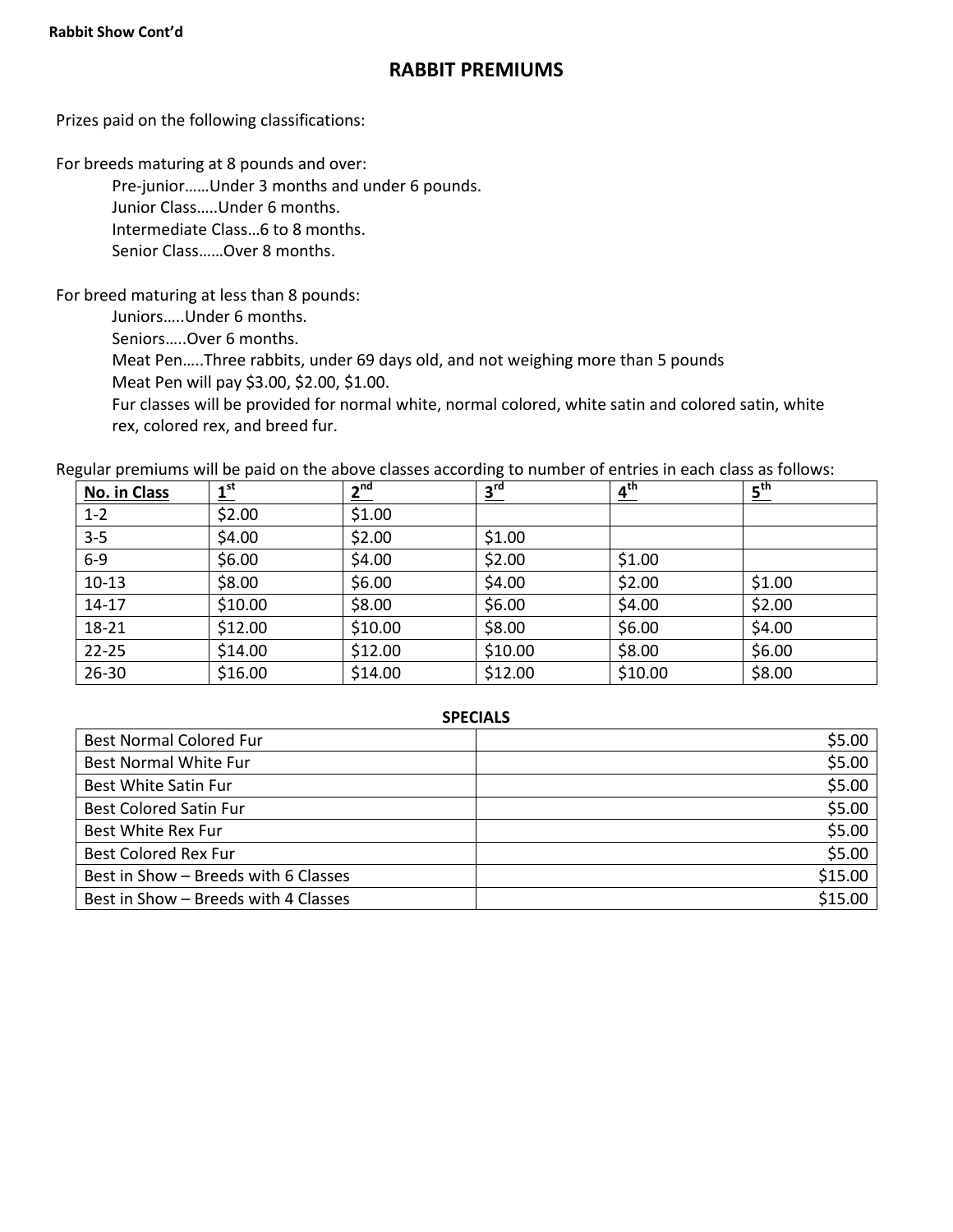## **NOTICE**

**98 th ARBA National Convention: in Louisville, Kentucky**

### **ARBA Sanction Department P.O. Box 400 Knox, PA 16232 Ph. 814-797-4129 info@arba.net**

#### **NATIONAL MINI REX RABBIT CLUB OFFICIAL SWEEPSTAKES** Doug King, Secretary. 2719 Terrace Ave, Sanger, CA 93657 **NMRRCSecretary@gmail.com**

| Sanction Fee (Open)  | \$15.00 | Adult      | \$25.00/year |
|----------------------|---------|------------|--------------|
| Sanction Fee (Youth) | \$15.00 | Man & Wife | \$30.00      |
| Best of Breed        | \$5.00  | Youth      | \$25.00      |
| Best of Opposite Sex | \$3.00  | Family     | \$45.00      |

#### **AMERICAN DUTCH RABBIT CLUB SANCTIONED SHOW**

Shannon Krolikowski, Secretary/Treasurer. 1877 S Bridgeview Ln., Midland, MI 48640 **amdutchclub@aol.com**

| \$12.00 | Adult: \$15.00 |
|---------|----------------|
| \$10.00 | Youth \$13.00  |
| \$5.00  | M/W: \$19.00   |
| \$3.00  | Family \$25.00 |
|         |                |

#### **OFFICIAL AMERICAN RABBIT BREEDERS ASSOCIATION SANCTIONED SHOW**

Eric Stewart, Executive Director, P.O. Box 400, Knox, PA 16232 www.arba.net

| <b>Membership Dues:</b>                              |                     |                          |
|------------------------------------------------------|---------------------|--------------------------|
| Adult                                                | \$20.00/year        | $$50.00$ for 3 years     |
| Combination of Husband & Wife                        | \$30.00/year        | \$75.00 for 3 years      |
| Youth                                                | \$12.00/year        | \$30.00 for 3 years      |
| Single Adult Family                                  | \$20.00 plus \$5.00 | \$50.00 plus \$10.00 per |
|                                                      | per Youth/year      | Youth for 3 years        |
| Husband/Wife Family                                  | \$30.00 plus \$5.00 | \$75.00 plus \$10.00 per |
|                                                      | per Youth/year      | Youth for 3 years        |
| Sanction Fee (Open)                                  | \$25.00             |                          |
| Sanction Fee (Youth)                                 | \$20.00             |                          |
| Sanction Fee (Open & Youth – requested at same time) | \$40.00             |                          |